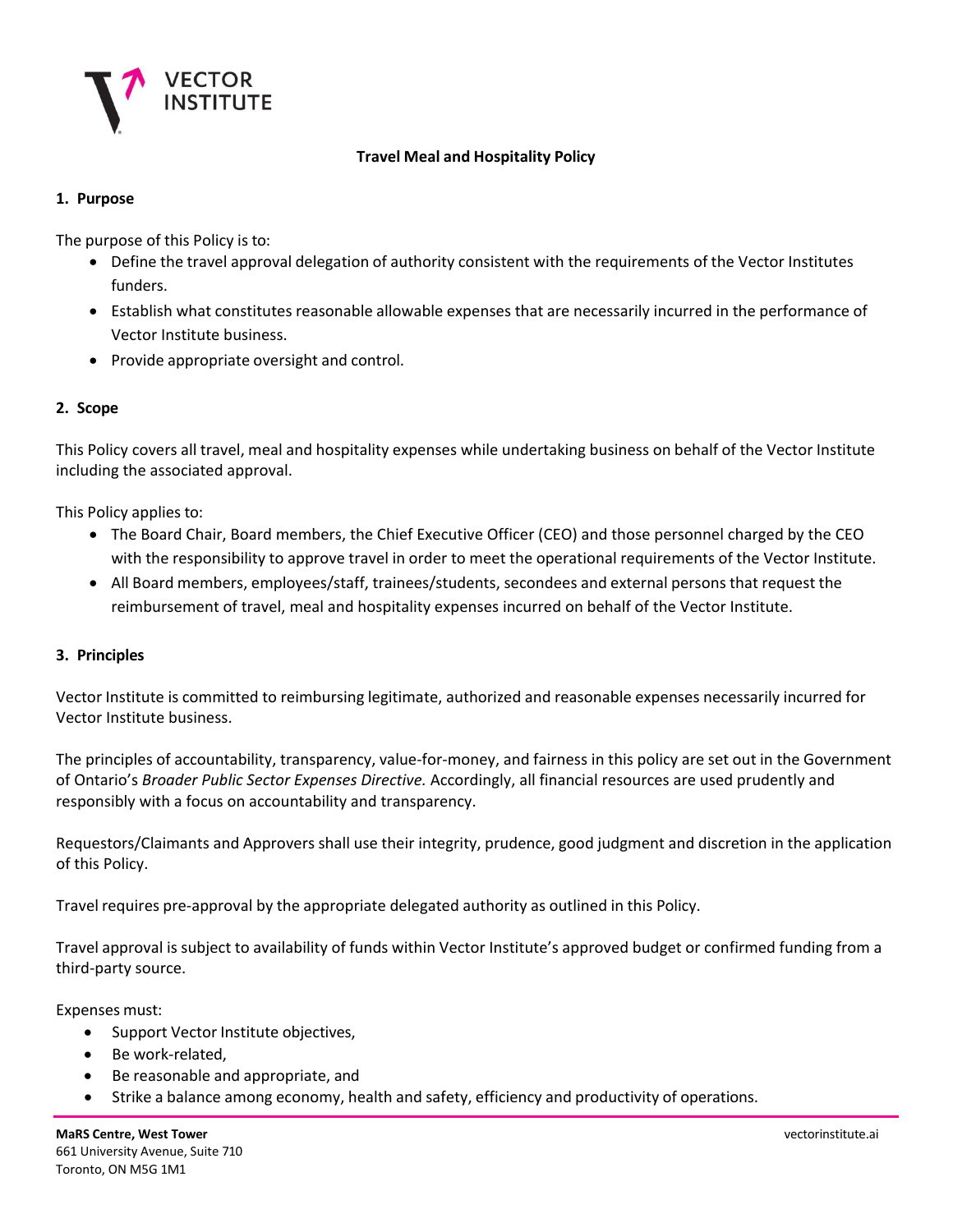Vector Institute assumes no obligation to reimburse expenses that are not in compliance with this Policy.

### **4. Definitions**

**Approver for Expenses:** The person(s) who is/are authorized to approve the claimant's expenses.

**Approver for Travel***:* The person(s) who authorizes and approves the Requestor's travel plan prior to travel taking place.

**Claimant:** The individual that is submitting an expense claim for reimbursement.

**Employee/Staff:** An individual who works for Vector, including Faculty and Research Scientists that receive compensation from Vector as well as Postdoctoral Fellows and Graduate Students supervised by Vector Faculty Members.

*Requestor***:** The individual that is submitting a request for approval to travel accompanied by an estimate of his/her travel expenses.

#### **5. Content**

### **TRAVEL APPROVAL**

#### Pre-approval to Travel

Claimants are responsible for obtaining written approval in advance of incurring an expense from the person with authority to authorize the expense with information provided on the purpose of the trip and likely costs to be incurred.

#### Travel Approval Delegations of Authority

#### *Travel by Vector Institute Employees*

- Travel within Ontario (other than within the Greater Toronto and Hamilton area and Kitchener Waterloo corridor area): Requires prior written approval of the Chief Operating Officer (COO).
- Travel within North America (outside Ontario): Requires prior written approval of the COO.
- Travel outside North America: Requires prior written approval of the COO and Board Chair.

#### *Travel by the CEO or COO*

- Chair for CEO
- CEO for COO

#### *Travel by Members of the Board of Directors and Committee Members*

- CEO, with delegation to the COO if CEO is not available
- Chair's expenses to be approved by the Chair of the Audit and Finance Committee

#### *Travel by Other Individuals*

• CEO with delegation to COO if so desired

#### *Loyalty Programs*

Travellers may participate in loyalty programs (e.g., frequent flyer programs), provided that they select the most costeffective mode of travel.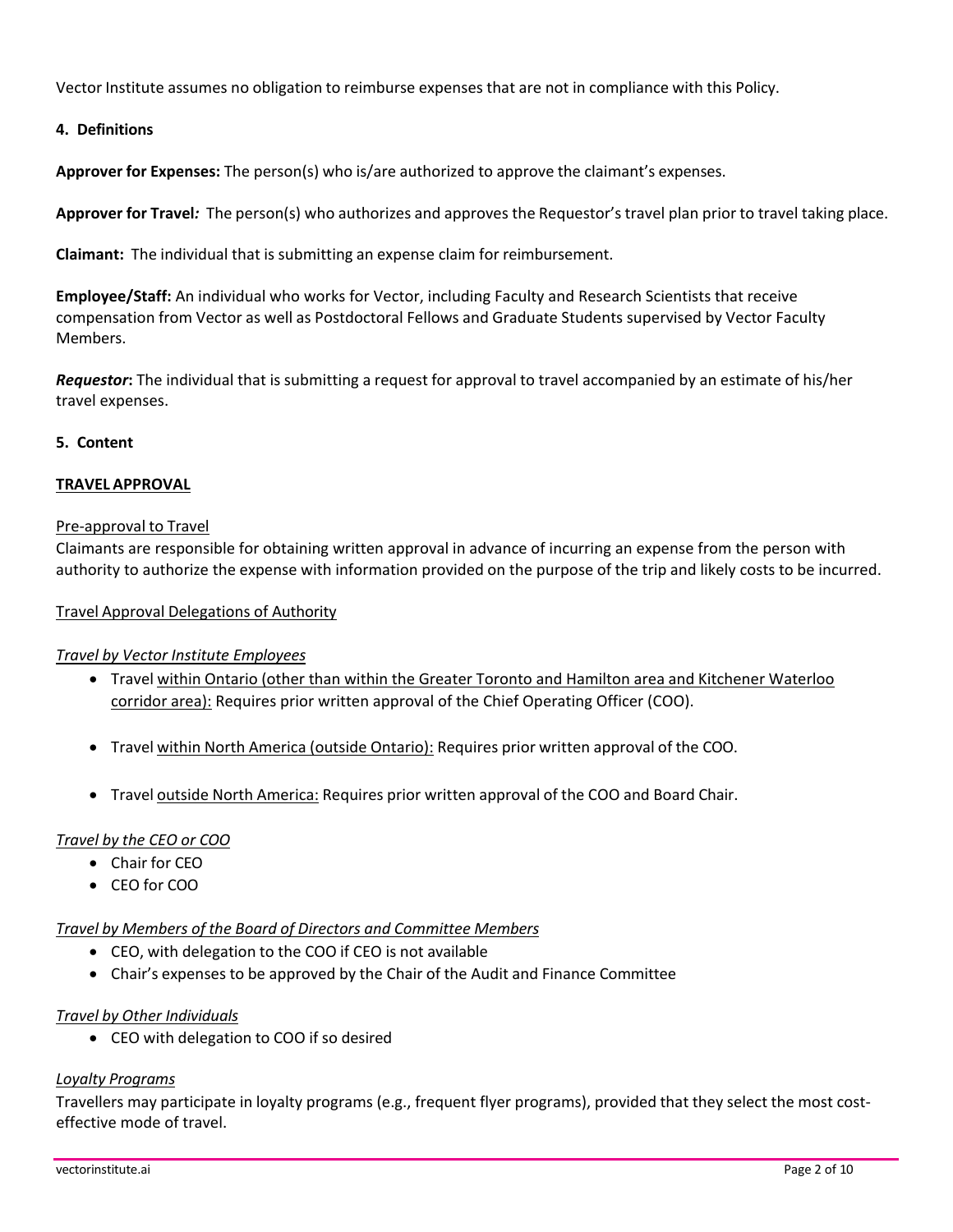### **ACCOMODATION**

Accommodation will be reimbursed for single accommodation in a standard room in a moderate range hotel. Higher charges for accommodation on executive floors or concierge levels will not be reimbursed. If the traveller is staying in private, non-commercial accommodation (such as with family/friends) a gratuity in lieu of lodging expense of \$30 per day is permitted.

#### **MEALS FOR SELF (for Canada, USA or International)**

A fixed Canadian dollar allowance covering meals and incidental expenses (e.g., gratuities for housekeeping services and bell hops, etc.) may be claimed, without receipts, in lieu of specific expense reimbursement. Vector's expense reimbursement rates will follow those set out by the University of Toronto (as periodically updated). Rates can be found in the addendum to the expense reimbursement claim form. Alcohol is not an allowable expense.

#### **TRANSPORTATION**

#### *Air travel*

Air travel is permitted when it is the most practical and economical way to travel. For domestic and international flights, the standard class of service is the least expensive economy class fare. All other business class and premium economy travel may be permitted (e.g., flights in excess of six hours, or for medical reasons) if pre-authorized by the COO.

Because significant savings can be realized by making reservations in advance, all employees should plan their travel at least 14 days prior to departure.

Open tickets should not generally be purchased unless pre-authorized by the COO.

No reimbursements can be claimed for air tickets purchased with frequent flyer points, as Vector will only reimburse for out of pocket expenses.

Flight Travel Restrictions:

- No more than twenty-five percent (25%) of employees from the same department may travel together on the same flight.
- No more than twenty-five percent (25%) of the President, Vice Presidents and the Chief Financial Officer may travel together on the same flight.

#### *Rail Transportation*

The standard class of service is the least expensive economy class fare. However, to destinations where the travel time exceeds 6 hours a business class fare is permissible. The rationale is that the cost of business class rail service in these cases may be less expensive than travel by air when considering the inclusion of meals in business class rail fares, potential savings in travel to the airport, and fare differentials.

**Caution:** Some granting agencies, such as the Tri-Agencies, specifically limit air and rail travel reimbursement to the lowest available fare.

#### *Road Travel*

Road travel is permitted when it is the most practical and economical way to travel. Travellers may choose to rent a car or to use a personal vehicle.

# vectorinstitute.ai Page 3 of 10 *Personal Vehicles* 1. Use of Personally Owned Vehicle – General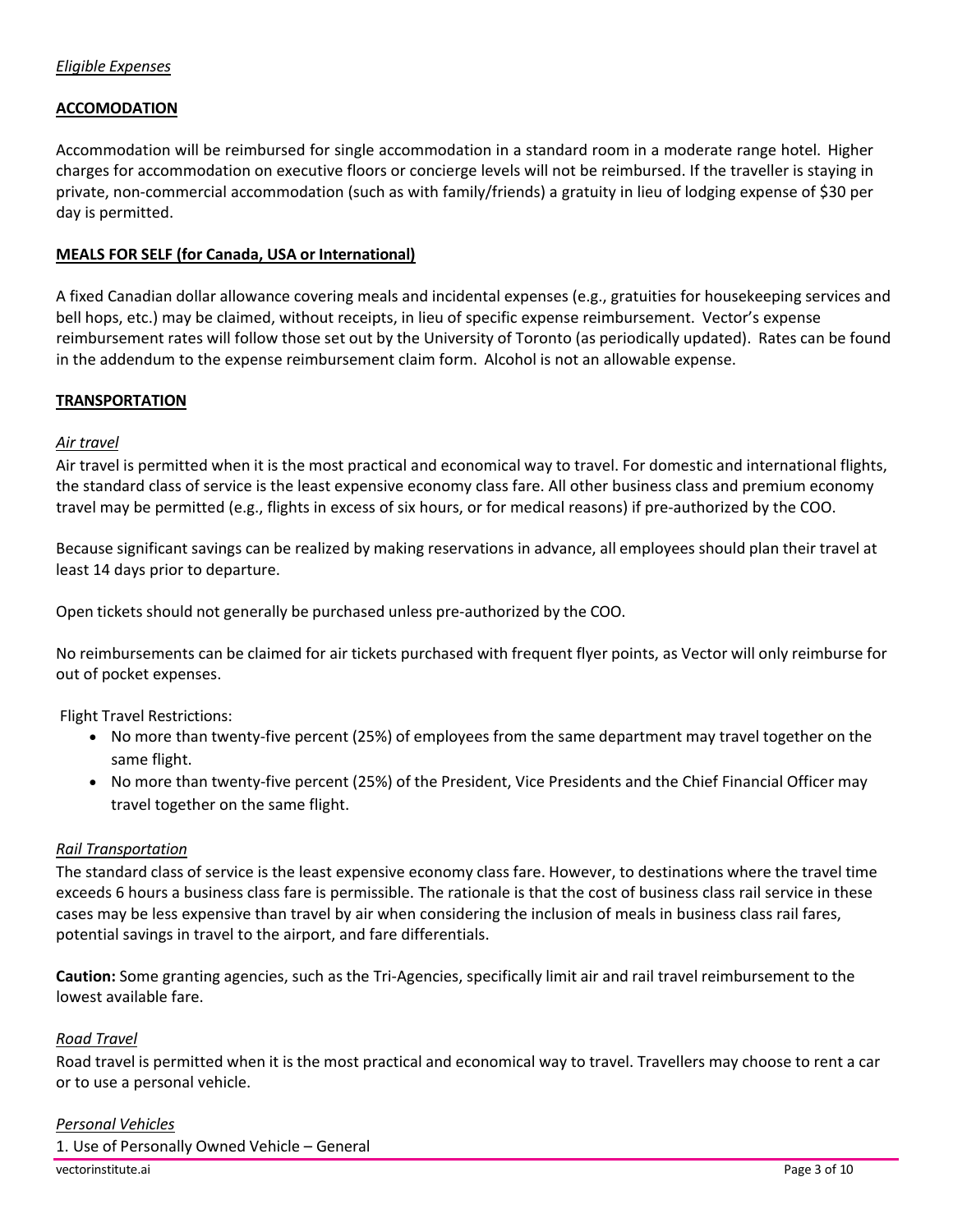It is recommended that a personally owned vehicle be used only for short journeys where this constitutes the most economical and convenient means of transportation or where no suitable public transportation is available.

# 2. Limitation

The standard is that a personally owned vehicle may be used for trips up to 550 km in round trip length. For longer trips a traveller may elect to use his or her own vehicle, but reimbursement for kilometrage will be limited to the equivalent least expensive mode of transportation to and from that destination.

# 3. Rate of Reimbursement

All kilometrage travelled in a personal vehicle when conducting business (subject to the 550 km limit mentioned above) will be reimbursed on a cents per kilometre basis. Vector's expense reimbursement rates will follow those set out by the University of Toronto (as periodically updated). Rates can be found in the addendum to the expense reimbursement claim form.

The number of kilometers driven must be clearly indicated on the expense claim. Parking fees, ferry and highway tolls paid while on Vector Institute business will be reimbursed.

Vector Institute assumes no responsibility for personal vehicles. It is the driver's responsibility to ensure that their vehicle is insured at their own expense for personal motor vehicle liability. The driver is responsible for ensuring that the vehicle includes coverage for business use of the vehicle.

# *Car Rental*

The size of the rental vehicle must be the most economical and practical required for the business task and number of people travelling. Cars must be returned refueled wherever possible to avoid higher gasoline charges imposed by the rental company. If the credit card used to rent the vehicle does not include vehicle rental insurance, purchase of collision and liability insurance available from the rental agency will be reimbursed. Vector Institute does not cover collision damage.

# *Other Road Transportation*

Public transit should be used when travelling on Vector Institute business wherever possible. Taxicab/Uber (and equivalent) expenses are accepted based on cost effectiveness of travel time and in exceptional circumstances. Taxicab/Uber (and equivalent) fares between home and office may be claimed in exceptional circumstances including:

- Where other means of transport are not available
- Health and safety considerations
- Weather-related considerations
- Where transport of work-related baggage or parcels is required.

# *Personal Travel Combined with Business Travel*

When personal travel is combined with business travel, the employee will be reimbursed for only the business portion of the trip at the lowest available fare.

Personal flights booked in conjunction with business travel must be scheduled within the seven days immediately preceding, or immediately following the business-related event, unless otherwise approved in advance of booking, by the COO.

Where the allocation of business versus personal travel is not clearly evident e.g., a multi-destination airline ticket where one or more of the destinations is for personal travel, then an airfare quote for the "business portion only", taken at the same time as the actual airline booking, should be provided to the approver. The airfare quote for the business portion of the trip will be the reimbursable amount, if this amount is lower.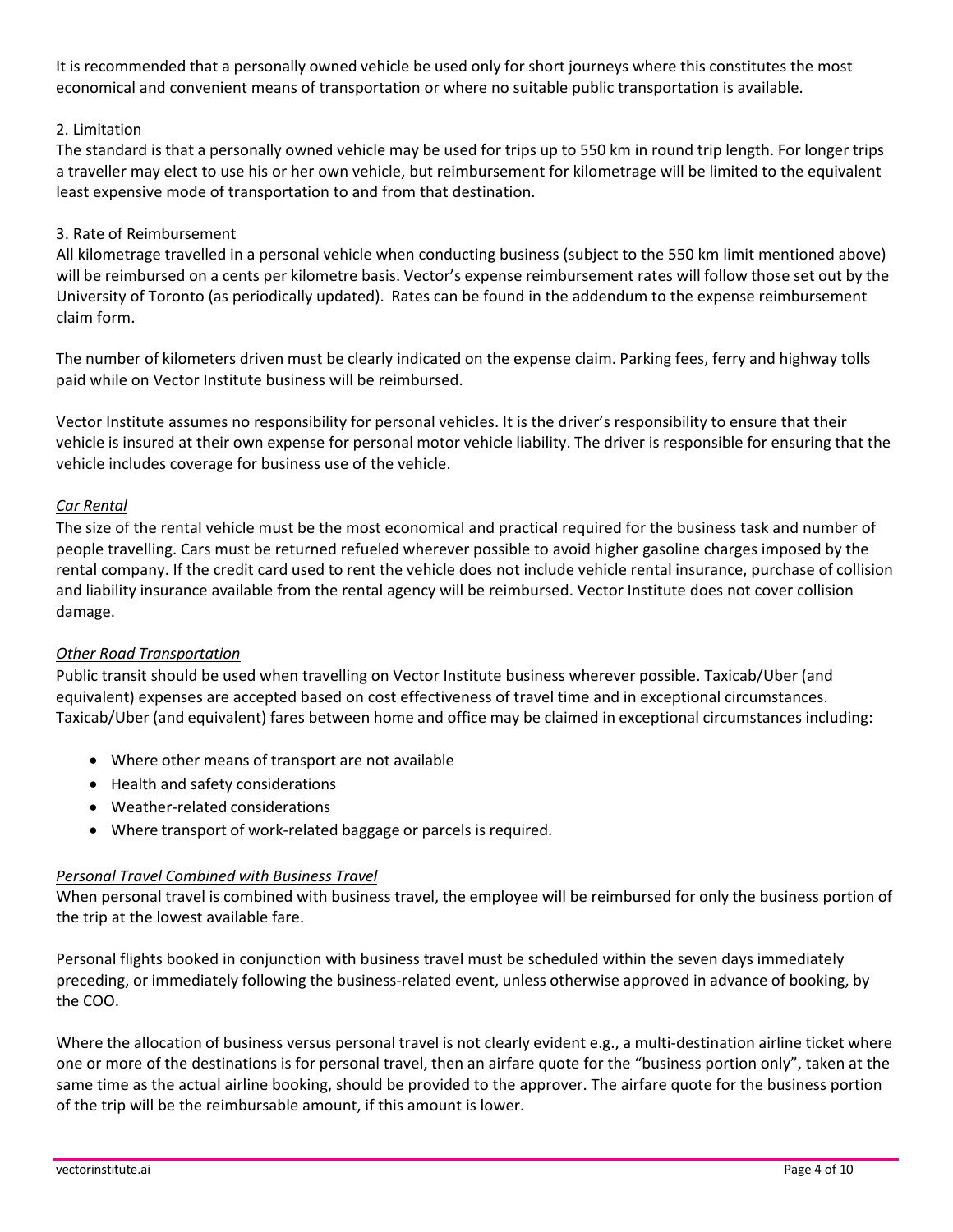For example:

A staff member plans to attend a conference in Calgary and, at the end of the conference, fly to Vancouver for some personal time off. When booking the travel arrangements, the staff member will:

(1) Obtain a quote for the Toronto-Calgary-Toronto flight. This is the "business" portion of the trip;

(2) Book the travel arrangementsfor the Toronto-Calgary-Vancouver-Toronto flight segments.

When submitting the request for reimbursement, the original invoice for the cost of the airfare booked (see item (2)) should be submitted along with the quote for the "business" portion obtained (see item (1) above). The quote for the "business" portion would be the reimbursable amount unless the actual amount paid for entire trip (see 1) was less.

It is the responsibility of the approver to ensure that the quote and the actual invoice are comparable and represent the same booking conditions i.e., both amounts were obtained on the same day, etc.

It is strongly recommended that travel arrangements where personal travel is combined with business travel are brought to the attention of the approver **prior** to booking the travel.

### **STAFF EVENTS AND TRAINING**

Staff events such as training and education sessions, retreats working meetings and corporate events are permitted. Decisions relating to expenses should be based on consideration of value for money, transparency and accountability. Alcohol is not an acceptable expenditure at staff events. Staff events and training must receive prior approval by the COO.

For clarity, any working meeting involving only Vector's professional staff or BPS or provincial government staff is not considered to be a hospitality event under the *Broader Public Sector Expenses Directive*.

For further clarity, approved meal expenses for staff events should not exceed the in Canada per diem meal allowance amounts without explicit authorization of either the COO or President & CEO.

#### **HOSPITALITY**

Reasonable costs of meals or hospitality, when providing for a specific business-related purpose, are reimbursable. There must be *clear* documentation as to the business purpose of the hospitality (e.g., taking out a guest lecturer for a meal, or interviewing a prospective employee) noting the names of the individuals, or the group, involved.

Vector will reimburse a maximum daily per person food and beverage cost for hospitality consistent with the requirements of the Government of Canada *Treasury Board Directive on Travel, Hospitality, Conference and Event Expenditures* and the *National Joint Council Directive*. Rates can be found in the addendum to the expense reimbursement claim form.

With respect to the reimbursement of alcohol, it should be provided in a reasonable manner (for example food should always be present). Preference should be given to wine, beer, spirits produced in Ontario.

The most senior Vector employee is responsible for paying for the cost of hospitality and submitting the claim for reimbursement.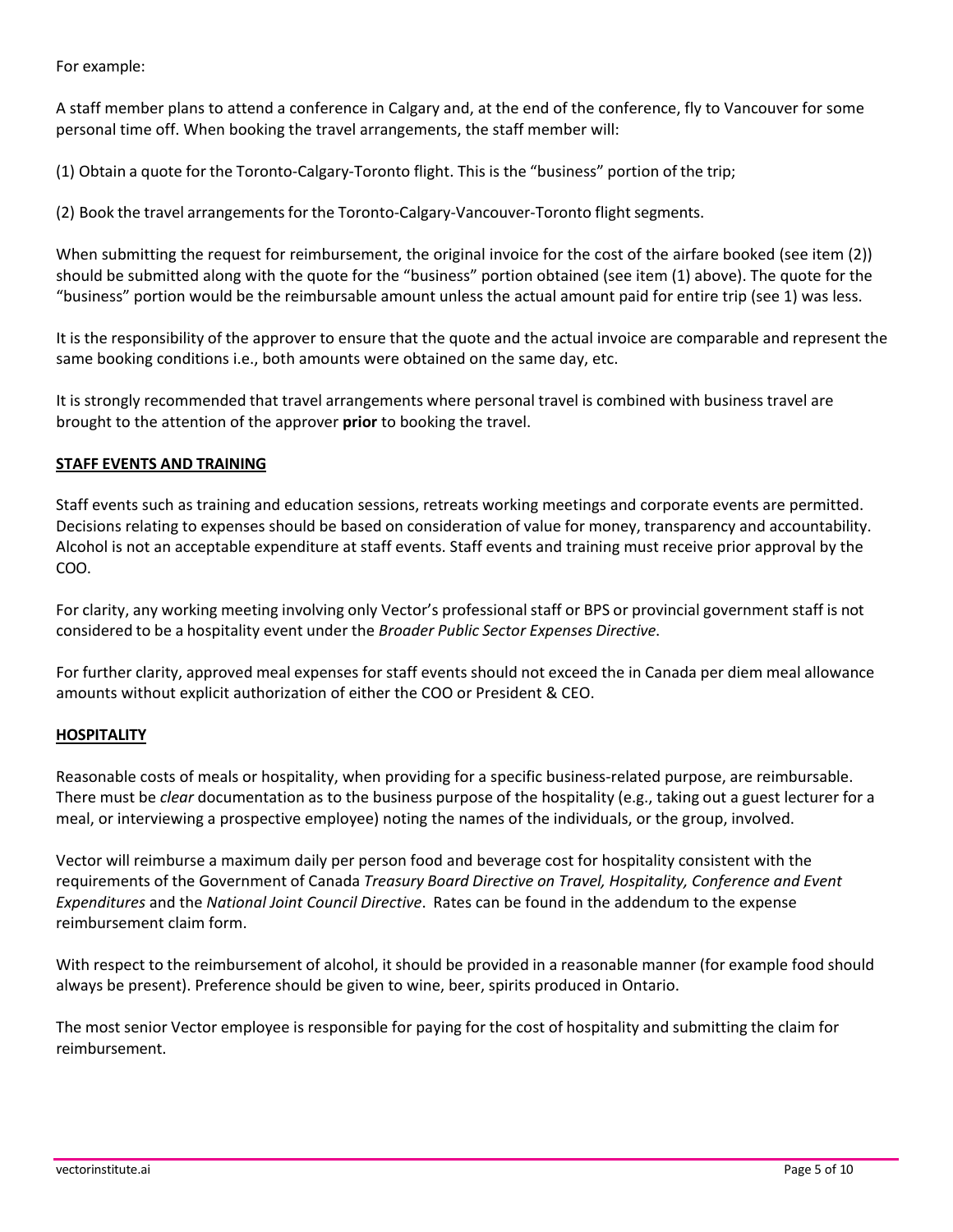# **OTHER**

# *Gratuities*

Reasonable gratuities for meals, bell service and hotel room service will be reimbursed. No receipt is required to support reimbursement of these expenses.

### *Travel related long distance and internet access charges and other business expenses*

All staff and researchers should use the most cost effective means available when incurring long-distance charges, computer access charges and other incidental travel expenses. For international travel, arrangements should be made to purchase a roaming package to avoid roaming charges.

Reimbursement will be made for reasonable costs for necessary personal calls home for each night away. The most costeffective method must be used. Additional business expenses such as phone calls, photocopying, facsimile transmissions, internet connections including VPN for access to sensitive information, and rental of necessary office equipment will also be reimbursed.

### *Personal Care Items*

If travelling on business for 5 consecutive days or more, up to \$25 per day may be claimed for laundry and dry cleaning services. An expense report and accompanying receipts must be submitted in order to be eligible for reimbursement.

### *Dependent Care*

For the purposes of this policy, a dependent is a person who resides with the traveller on a full-time basis and relies on the traveller for care (e.g., a child or parent).

Expensesfor dependent care may be reimbursed under the following circumstances:

- If travel is occasional or unexpected and the traveller incurs expenses above and beyond usual costs for dependent care as a direct result of travel.
- If the individual is required to work outside of regular business hours on an exceptional basis, and approval for such costs have been made at a manager's discretion.

In these situations, costs may be reimbursed up to the following daily maximums:

- \$75 per day if there is a caregiver's receipt
- \$35 per day if a written explanation is provided

If travel is an expected part of job duties, there is no reimbursement for dependent care travel, except if the requirements of the job or personal circumstances change unexpectedly.

Prior written approval by the CEO or COO is required, as well as an explanation of the circumstances.

#### *Gifts of Appreciation*

Gifts valued at \$30 and under may be extended to persons who are not provided with an honorarium and have completed work for the Vector Institute on a pro bono basis.

# **INDEPENDENT CONSULTANT AND THIRD PARTY CONTRACTORS**

Reimbursement for allowable expenses (other than non-eligible expenses set out below) can only be claimed when the contract specifically allows for it and is consistent with the Broader Public Sector Expenses Directive.

Consultants and other contractors will not be reimbursed for any hospitality, incidental expenses, including:

- Meals, snacks and beverages.
- Gratuities.
- Laundry or dry cleaning.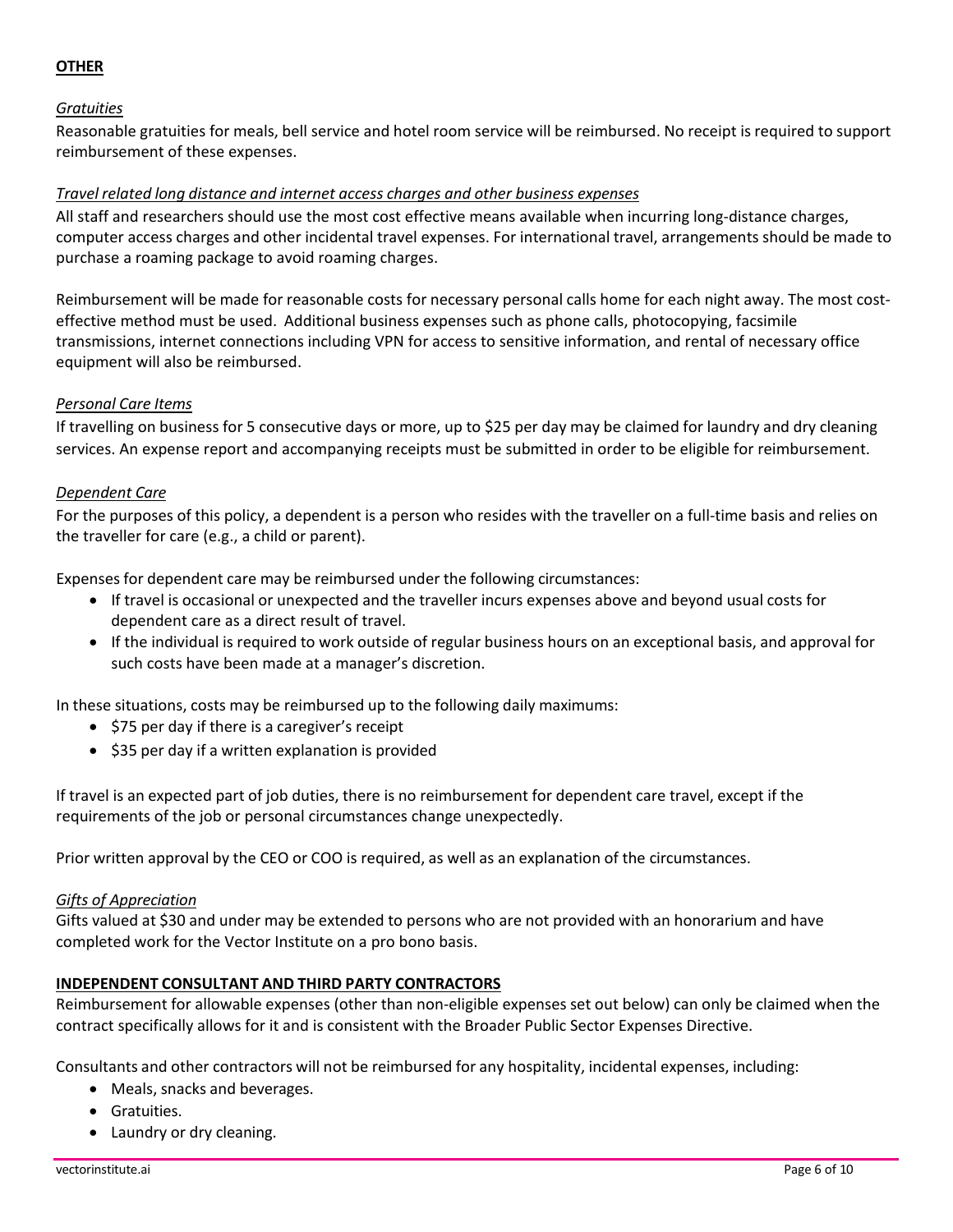- Valet services.
- Dependent care.
- Home management.
- Personal telephone calls.

#### **EXPENSE CLAIM REIMBURSEMENT**

#### *Submission of Expense Claims*

Expense claims must be signed and submitted in a timely manner, generally within 30 days of incurring the expense.

- Expense claims must include: Original receipts with itemized details of charges and taxes. Credit card slips will not be accepted as proof of expense
- Receipt from a bank or foreign exchange company showing the exchange rate paid for foreign currency used to pay expenses
- Copy of credit card statement or proof of purchase from a credit card company, showing amount of the expense in a foreign currency charged in Canadian dollars.

If a receipt is lost, misplaced, accidentally destroyed, not provided by the vendor it may be reimbursed at the discretion of Vector.

When expenses are incurred on behalf of more than one individual representing Vector, the individual at the most senior level is responsible for the settlement of the bill and submission of the expense claim reimbursement form.

# *Non-Reimbursable Expenses*

The following items are not eligible for reimbursement

- Recreational expenses (mini bar charges, movie rental etc.)
- Personal items
- Social events that are not hospitality events
- Fines and penalties
- Expenses for an accompanying spouse, friend or family member

# **MANAGERIAL DISCRETION**

Managerial discretion is the administrative authority to make decisions and choices with some degree of flexibility, while maintaining compliance with the intent of this Policy. All decisions to use discretion should be taken very seriously. When discretion needs to be exercised, approvers should consider whether the request is:

- able to stand up to scrutiny by the auditors and members of the public;
- properly explained and documented;
- fair and equitable;
- reasonable;
- appropriate.

It is the responsibility of the approver and the claimant to work out appropriate arrangements which would meet these requirements.

# **6. Public Posting of Vector's TMH policy**

This policy including the reimbursable rates is to be posted on Vector's web site, in accessible formats.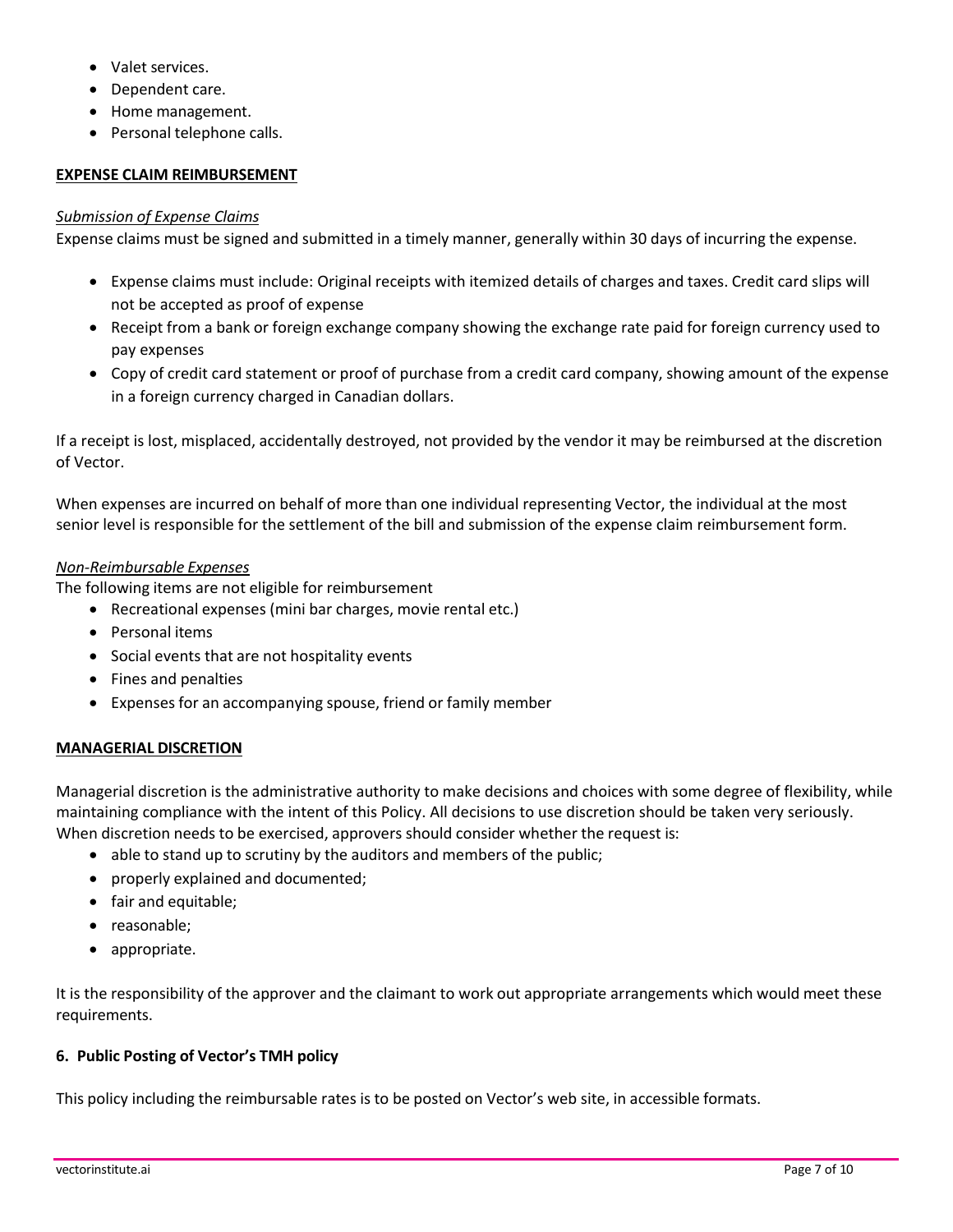# **7. Responsibilities**

# **Board/Board Chair, CEO, COO, CFO**

- Complying with this Policy.
- Pre-approving travel in accordance with this Policy

### **Requestor's/Claimant's Responsibilities**

- Obtain all appropriate approvals before incurring expenses; if no prior approval was obtained, then a written explanation must be submitted with the claim.
- Exercise integrity, prudence and good judgment when incurring business travel, meal and hospitality expenses on behalf of Vector.
- Ensure that amounts claimed for expenses are accurate, complete, reasonable and in accordance with this Policy.
- Obtain the appropriate approval for expenses being claimed.
- Provide original itemized receipts or supporting evidence when an original receipt cannot be provided for all claims; credit card slips are not sufficient.
- Submit any expense claims before leaving the organization.

# **Approver's Responsibilities**

Approvers are expected to ensure that expenses are:

- Business-related and for Vector purposes only.
- Incurred in the most economical manner.
- Reasonable based on the explanations provided by the claimant.
- In compliance with the principles of the Policy.
- Approved within their delegated authority and shall not approve their own expenses.

### **Chief Financial Officer**

- Reviews the University of Toronto reimbursement rates on a regular basis to ensure congruence with Vector rates.
- Ensures that a process is in place so that proper records are kept for verification and audit purposes.

# **Approval Authority**

Claims for expense reimbursement require approval from at least one member of the senior leadership team and one other individual on the professional staff trained in the Travel, Meal, and Hospitality Policy.

#### **8. Review**

This Policy shall be reviewed every two (2) years or earlier if deemed necessary (e.g., any change in the Directive) and any amendments shall be reviewed and recommended to the Board for its approval.

#### **9. Appendices**

- Expense Reimbursement Claim Form
- Reimbursement Rates
- June 20, 2018 Memorandum on Expenditure Restraint and Vector's Travel, Meal, and Hospitality Policy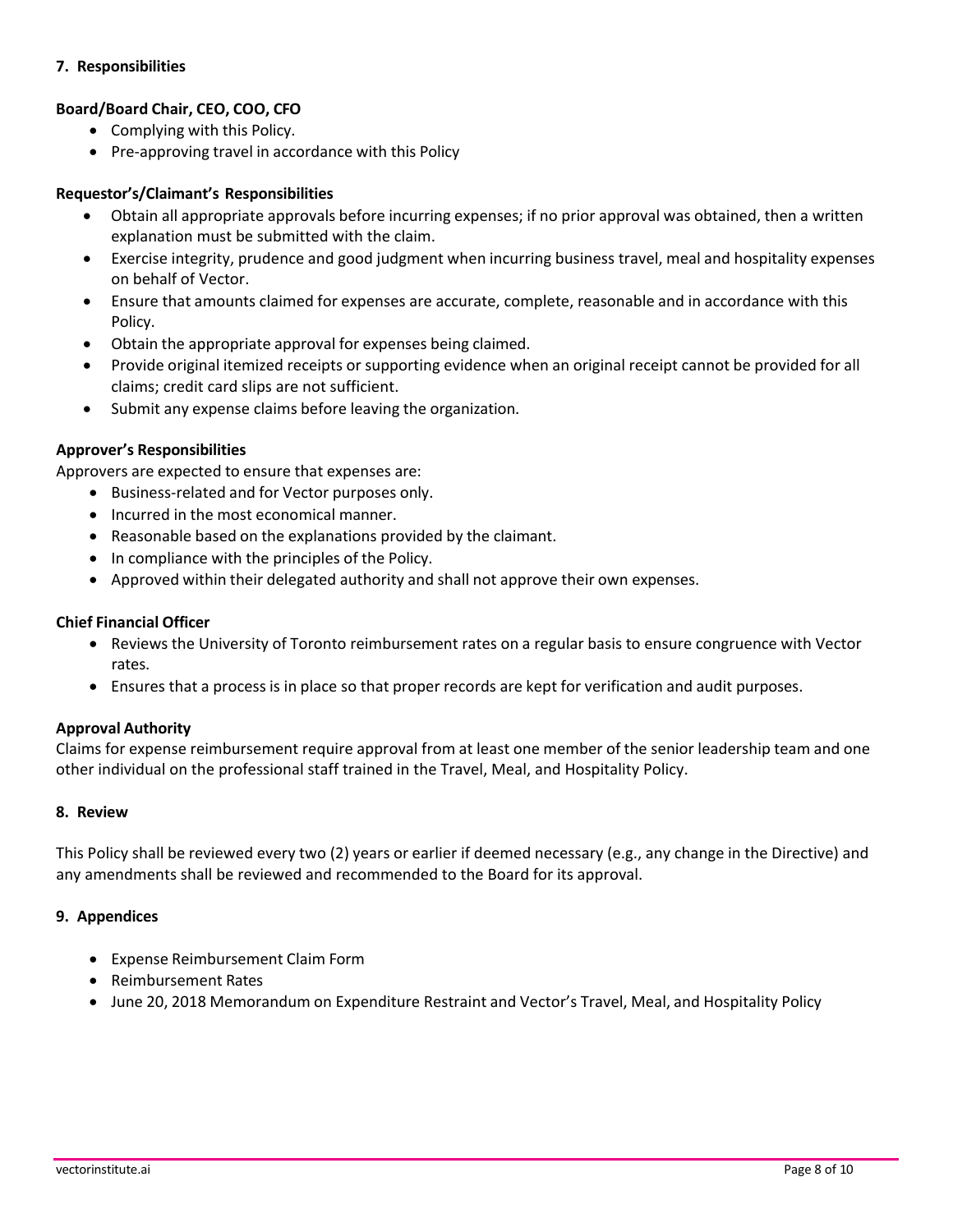# **Expense Reimbursement Claim Form**

| <b>VECTOR INSTITUTE</b>         |         | Expense<br>Reimburgement<br><b>Claim Form</b> |                                 | Send to:<br>Vector institute<br>MaRS Centre, West Tower<br>661 University Ave., Suite 710<br>Toronto, Ontario M5G1M1 |                                      |                                                                                     |
|---------------------------------|---------|-----------------------------------------------|---------------------------------|----------------------------------------------------------------------------------------------------------------------|--------------------------------------|-------------------------------------------------------------------------------------|
| Name                            |         | Date                                          |                                 |                                                                                                                      |                                      | Reason for Expense                                                                  |
| Maling<br>Address               |         | Phone<br>Number                               |                                 |                                                                                                                      |                                      |                                                                                     |
|                                 |         | Email                                         |                                 |                                                                                                                      |                                      |                                                                                     |
| <b>tem number</b>               | Account | Receipt Date<br><b>DOMMYY</b>                 | <b>Expense Item Description</b> | <b>Total Claim</b><br><b>Amount</b><br>(note 1)                                                                      | <b>HST/GST</b><br>Amount<br>(note 2) |                                                                                     |
| 1                               |         |                                               |                                 |                                                                                                                      |                                      |                                                                                     |
| 2                               |         |                                               |                                 |                                                                                                                      |                                      |                                                                                     |
| з                               |         |                                               |                                 |                                                                                                                      |                                      |                                                                                     |
| 4                               |         |                                               |                                 |                                                                                                                      |                                      |                                                                                     |
| 5                               |         |                                               |                                 |                                                                                                                      |                                      |                                                                                     |
| 6                               |         |                                               |                                 |                                                                                                                      |                                      |                                                                                     |
| $\overline{t}$                  |         |                                               |                                 |                                                                                                                      |                                      |                                                                                     |
| 8                               |         |                                               |                                 |                                                                                                                      |                                      |                                                                                     |
| 9                               |         |                                               |                                 |                                                                                                                      |                                      |                                                                                     |
| 10                              |         |                                               |                                 |                                                                                                                      |                                      |                                                                                     |
| 11                              |         |                                               |                                 |                                                                                                                      |                                      |                                                                                     |
| 12                              |         |                                               |                                 |                                                                                                                      |                                      |                                                                                     |
| 13                              |         |                                               |                                 |                                                                                                                      |                                      |                                                                                     |
| 14                              |         |                                               |                                 |                                                                                                                      |                                      |                                                                                     |
| 15                              |         |                                               |                                 |                                                                                                                      |                                      |                                                                                     |
| 16                              |         |                                               |                                 |                                                                                                                      |                                      |                                                                                     |
|                                 |         | Total                                         | 0.00                            | 0.00                                                                                                                 |                                      |                                                                                     |
| <b>Signature of Claimant</b>    |         |                                               |                                 | <b>Signature of Claim Reviewer</b>                                                                                   |                                      |                                                                                     |
| Claimant Name (please print)    |         |                                               |                                 |                                                                                                                      |                                      | Name of Claim Reviewer (please print)                                               |
| Version 3.0<br>November 14 2017 |         |                                               | <b>Signature of Approver</b>    |                                                                                                                      | Date                                 | Note 1. Include the total amount of the claim in this<br>column, Including HST/GST. |
|                                 |         |                                               | Name of Approver (please print) |                                                                                                                      |                                      | Note 2. Record the HST/GST amount that is included in<br>the total claim amount.    |